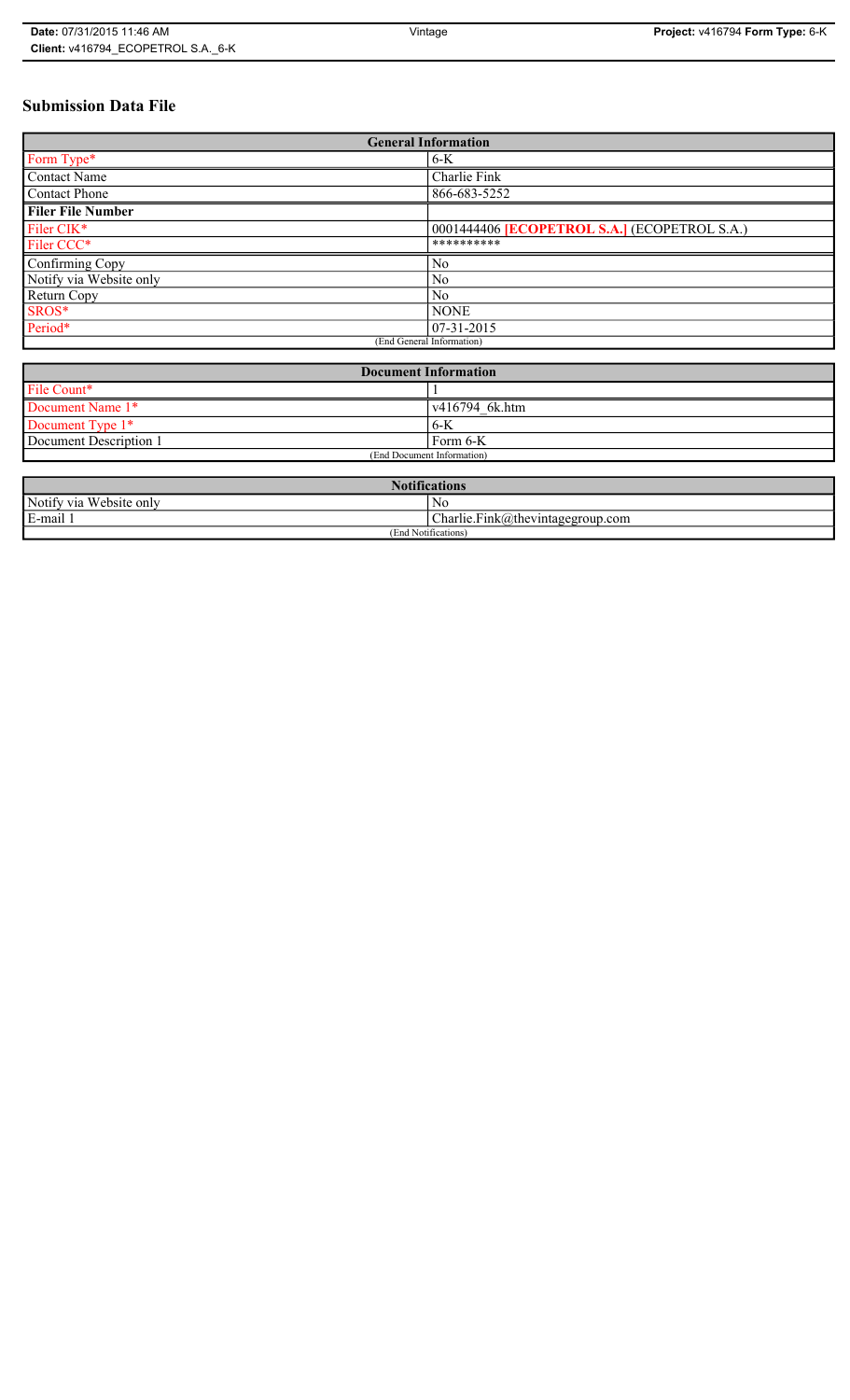#### **UNITED STATES SECURITIES AND EXCHANGE COMMISSION Washington, D.C. 20549**

#### **FORM 6-K**

## **REPORT OF FOREIGN PRIVATE ISSUER PURSUANT TO RULE 13a-16 OR 15d-16 UNDER THE SECURITIES EXCHANGE ACT OF 1934**

For the month of July, 2015 Commission File Number 001-34175

ECOPETROL S.A.

(Exact name of registrant as specified in its charter)

N.A.

(Translation of registrant's name into English)

COLOMBIA

(Jurisdiction of incorporation or organization)

Carrera 13 No. 36 – 24

BOGOTA D.C. – COLOMBIA (Address of principal executive offices)

Indicate by check mark whether the registrant files or will file annual reports under cover of Form 20-F or Form 40-F.

Form 20-F  $\boxtimes$  Form 40-F  $\Box$ 

Indicate by check mark if the registrant is submitting the Form 6-K in paper as permitted by Regulation S-T Rule 101(b)(1)

Yes $\Box$  No  $\boxtimes$ 

Indicate by check mark if the registrant is submitting the Form 6-K in paper as permitted by Regulation S-T Rule 101(b)(7)

Yes $\Box$  No  $\boxtimes$ 

Indicate by check mark whether the registrant by furnishing the information contained in this form is also thereby furnishing the information to the Commission pursuant to Rule 12g3-2(b) under the Securities Exchange Act of 1934.

### Yes $\Box$  No  $\boxtimes$

If "Yes" is marked, indicate below the file number assigned to the registrant in connection with Rule 12g3-2(b): 82-  $N/A$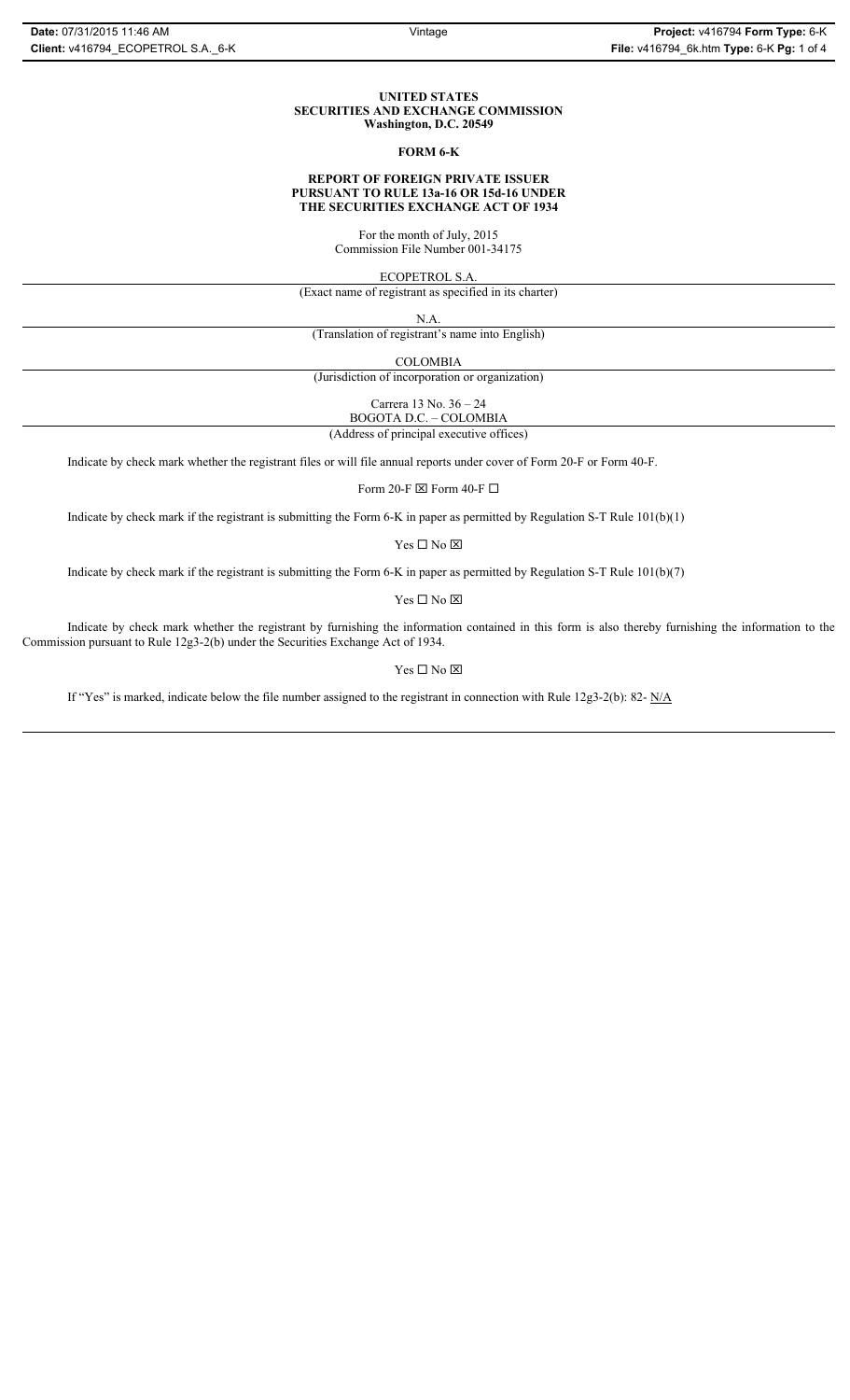### **Announcement Regarding the Investigation Into Valve Installation Contract**

Following news reports regarding an investigation currently underway by the Office of the Attorney General of Colombia regarding a valve installation contract executed by Ecopetrol with the firm Schrader Camargo Ingenieros Asociados S.A., Ecopetrol (BVC: ECOPETROL; NYSE: EC; TSX: ECP) hereby reports that:

- x The firm Schrader Camargo Ingenieros Asociados S.A. and Ecopetrol S.A. executed two contracts on April 17, 2010 and November 23, 2010 the objectives of which included, among other things, the supply and installation of valves at one of Ecopetrol's fields.
- During the test stage aimed at verifying the technical adequacy of the valves, Ecopetrol detected defects and discovered that the quality certificates provided by Schrader Camargo had not been issued by the companies that manufactured the valves.
- On December 14, 2012, this situation and the information obtained by the company regarding this contract were made known to the Office of the Attorney General of Colombia, the Office of the Inspector General of Colombia and Ecopetrol's Office of Disciplinary Control.
- x Ecopetrol exercised its replacement warranty rights and requested that Schrader Camargo replace the non-certified valves at no additional cost to Ecopetrol.
- As of this date, Ecopetrol S.A. has not taken any legal action or made any claim against Schrader Camargo Ingenieros Asociados S.A. as a result of this situation and is following the results of the investigation being conducted by the Office of the Attorney General of Colombia regarding the facts brought to its attention.

# **Bogota, July 31, 2015**

*Ecopetrol is the largest company in Colombia and is an integrated oil and gas company; it is among the top 40 oil companies in the world and among the top four oil companies in Latin America. Besides Colombia – where it generates over 60% of the national production – it has exploration and production activities in Brazil, Peru, and the US (Gulf of Mexico). Ecopetrol owns the largest refinery in Colombia, most of the pipeline and multi-product pipeline network in the country, and is significantly increasing its participation in bio-fuels.*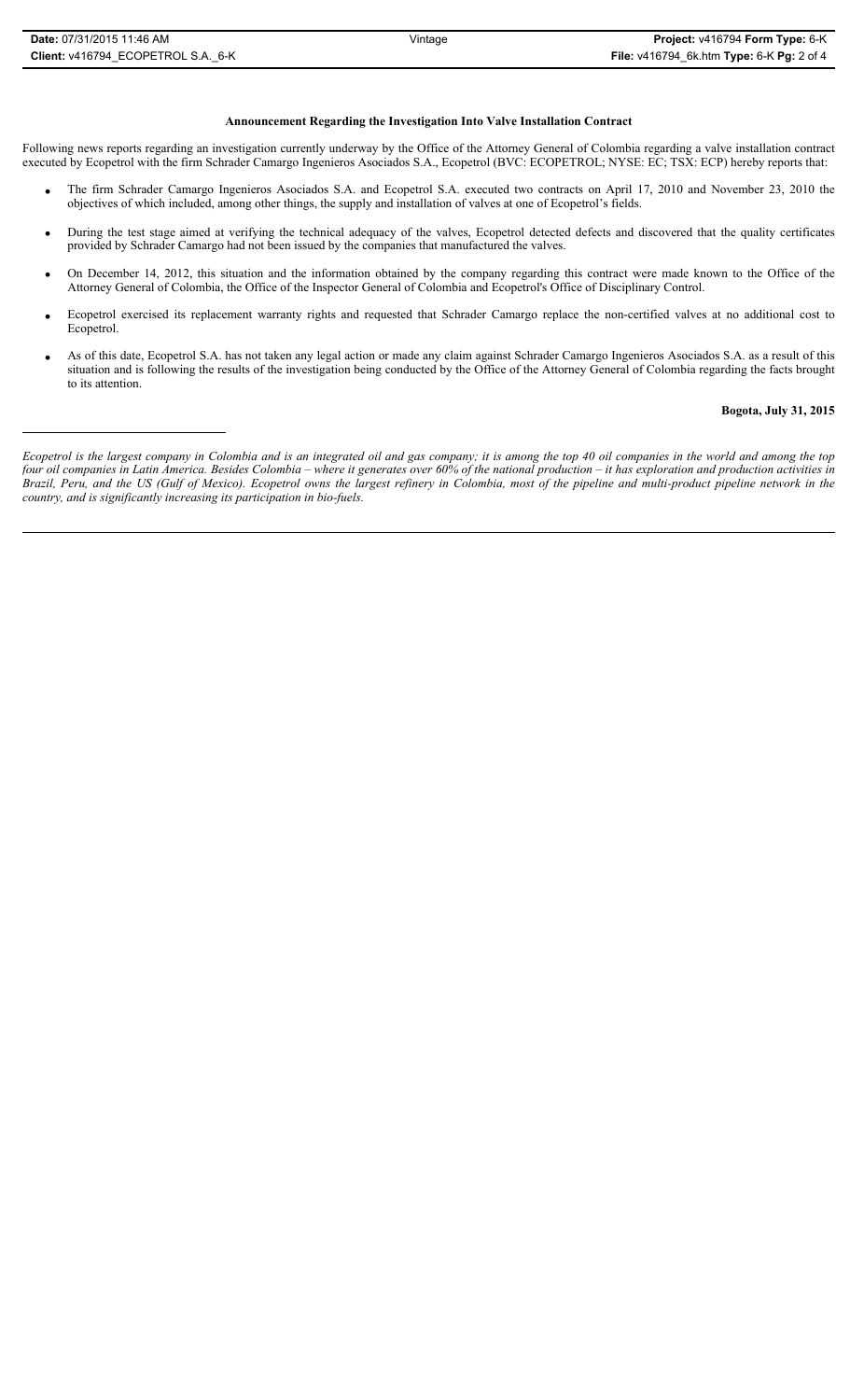| Date: 07/31/2015 11:46 AM          | Vintage | <b>Project: v416794 Form Type: 6-K</b>    |
|------------------------------------|---------|-------------------------------------------|
| Client: v416794 ECOPETROL S.A. 6-K |         | File: v416794_6k.htm Type: 6-K Pg: 3 of 4 |

*This release contains statements that may be considered forward looking statements within the meaning of Section 27A of the U.S. Securities Act of 1933 and Section 21E of the U.S. Securities Exchange Act of 1934. All forward-looking statements, whether made in this release or in future filings or press releases or orally, address matters that involve risks and uncertainties, including in respect of the Company's prospects for growth and its ongoing access to capital to fund the Company's business plan, among others. Consequently, changes in the following factors, among others, could cause actual results to differ materially from those included in the forward-looking statements: market prices of oil and gas, our exploration and production activities, market conditions, applicable regulations, the exchange rate, Ecopetrol's competitiveness and the performance of Colombia's economy and industry, to mention a few. We do not intend, and do not assume any obligation to update these forward-looking statements.*

## **For further information, please contact:**

**Head of Corporate Finance and Investor Relations (a)** María Catalina Escobar Phone: (+571) 234 5190 E-mail: investors@ecopetrol.com.co

**Media Relations (Colombia)**  Jorge Mauricio Tellez Phone: + 571-234-4329 e-mail: mauricio.tellez@ecopetrol.com.co